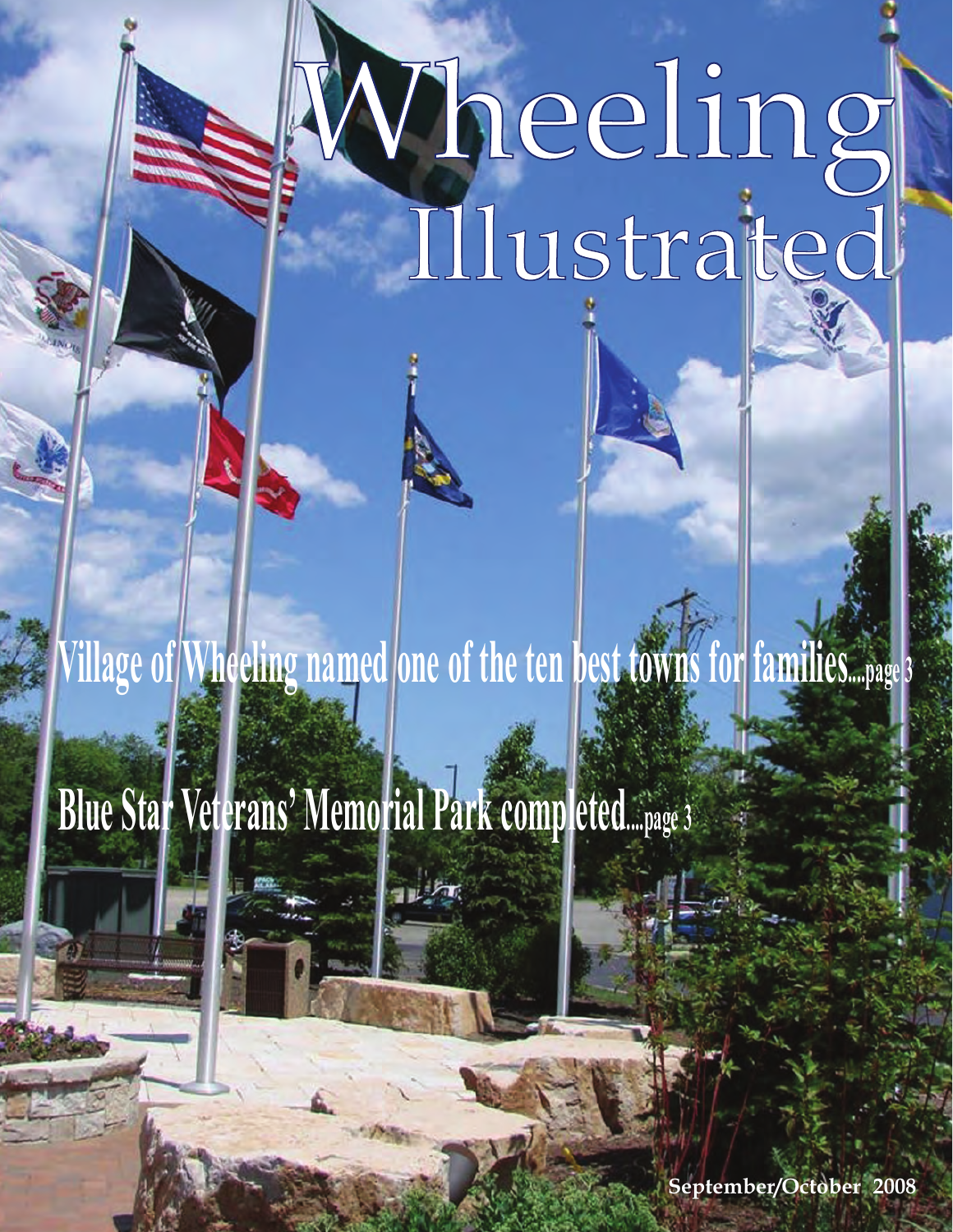

...brought to you by the Wheeling Board of Health Voter Registration

# Village of Wheeling Prescription Drug & Sharps Disposal Program

#### **Items collected:**

\*Prescription & over the counter medications in original containers

\*Sharps (needles & syringes) in rigid containers with sealed lid & cover packed in a zipped plastic bag. Will not accept sharps not in a rigid container.

**Drop off Dates & Time**

**Dates:** Third (3rd) Saturday of each month

**Time:** 10:00a.m. to 12:00p.m.

#### **Location:**

Fire station 24 – 255 W. Dundee Road (Village hall complex). Drive through the back of the Fire Bay.

\*\* Sharps containers are now available through the Village of Wheeling. You can pick one up at the Community Development Dept, located at 233 W. Hintz Road and at the Wheeling Fire Department located at 255 W. Dundee Road.



#### Christine Brady, Deputy Village Clerk, and Elaine Simpson, Village Clerk

# The Clerk's Corner

The general election will soon be upon us. If you have not yet registered to vote and are a U.S. citizen, are or will be at least 18 years old by Election Day and have been a resident of your precinct for at least 30 days, you can register at Village Hall during regular business hours. Bring in two forms of identification - one with your current address on it - and we will assist you. **The deadline to register is Tuesday, October 7th.**

The village hall will be open **Saturday October 4th from 8:00 a.m. until 12:00 noon** for any last minute residents that wish to register.

# Holiday Village Hall Hours

Village offices will be closed **Monday, September 1st in observance of Labor Day**. All regular Waste Management pick-ups will be delayed by one day.

Village offices will be closed **Monday, October 13th in observance of Columbus Day**. Waste Management pick-ups will NOT be delayed.

# Trick or Treat Hours

The Village has designated 3:00 - 7:00 p.m. as trick-or-treat hours on Friday October 31st. The Wheeling Police Department suggests that parents limit children's trick-or-treating to the homes of friends, relatives and trusted neighbors. Only go to a house with the front porch light on.

# Halloween Safety Tips

- -Younger children need to be supervised by an adult.
- -Trick or Treaters should cross the street only at corners.

-Make sure costumes are fire proof, reflective and that the eye holes are large enough for good peripheral vision or use face paint instead of masks.

-If your child is carrying a prop, such as a sword, pitchfork, etc. make sure that the tips are smooth and flexible enough to not cause injury if fallen on. -Adults should examine all candy before it is eaten.







Dean









2 Pat Horcher

Judy Abruscato

Argiris

Ken Brady

Bob Heer

Mike Horcher

Elaine Simpson

The Village of Wheeling President, Board of Trustees and Village Clerk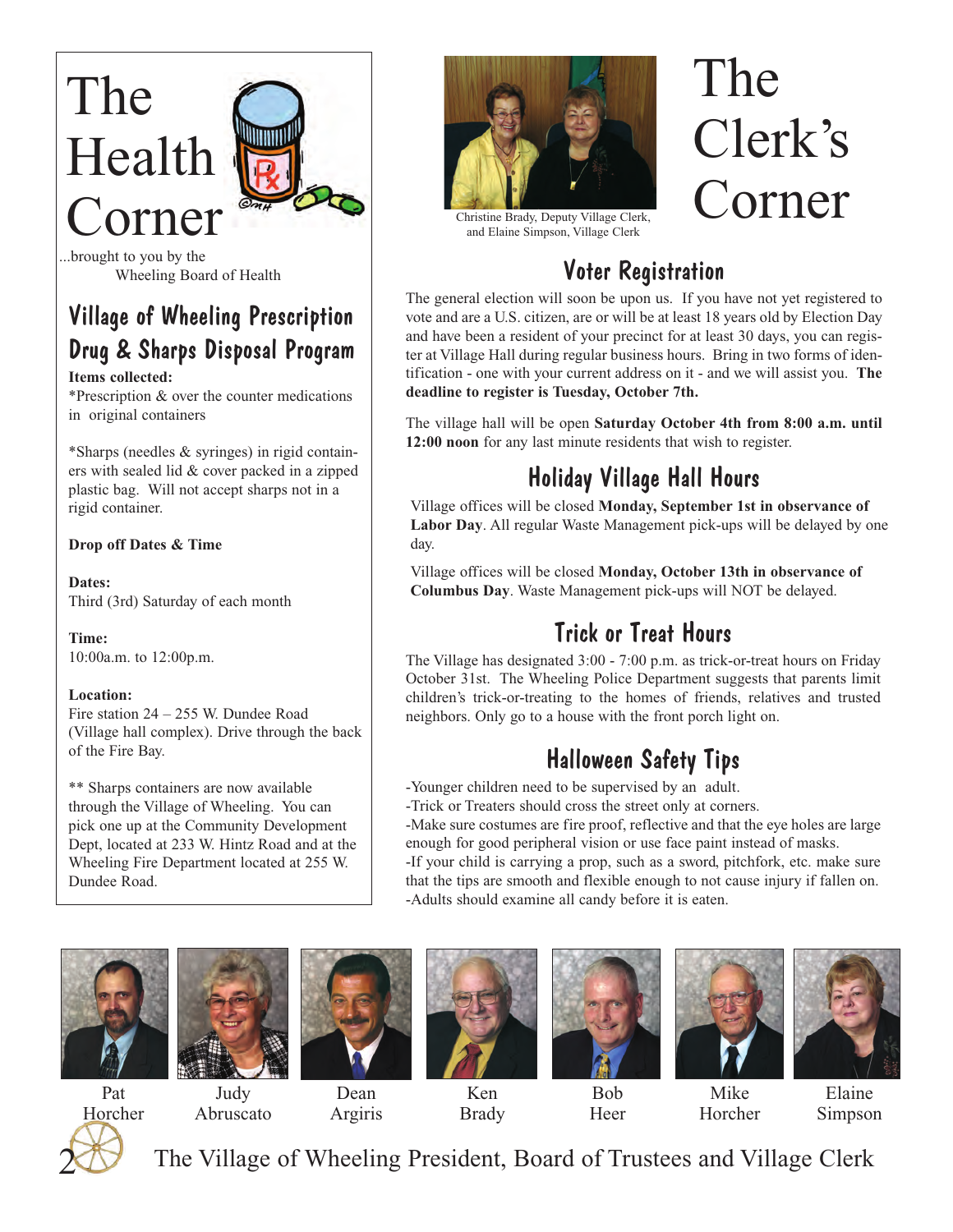

# Wheeling Receives Top **Mention by Magazine**<br>Family Circle Magazine has recently listed

Wheeling as one of the top ten towns in the country to live and raise kids. The magazine ran a special sec-

tion in their August edition which listed the best towns for families based on certain criteria. The magazine looked for towns which have an affordable cost of living, good jobs and good schools. "The people in our best towns know and care about their neighbors and have pride of place. What could be better places for families to call home?" stated Linda Fears, Editor in Chief of Family Circle.

Other traits which made Wheeling stand out were the diverse population and environmentally friendly initiatives that have been made. Wheeling's five 'pocket parks' which the village transformed from vacant lots into green spaces with benches, waterfalls, flag poles and flowers received a mention by the magazine as well. Acting Village President Patrick Horcher agrees that Wheeling is a great town for families, "We have a nice little community where you can start a family and grow into retirement. It's a place that we hope feels as much like home to people who arrived yesterday as it does to families like mine, which has been here for 160 years."

# Wheeling Welcomes New Restaurant



Wheeling's newest eatery, Cooper's Hawk Winery and Restaurant, opened their doors to the public July 21st after a ceremonial ribbon cutting at their newest location at 583 N. Milwaukee Ave, located just in front of the Westin Hotel. The new Wheeling location is the third for Cooper's Hawk. This newest loca-

tion features the same staples that the first two locations showcase: a 300 seat upscale casual dining restaurant, a full working winery, a wine tasting room with retail gift store, and a full service bar. Cooper's Hawk is currently one of only a small handful of "winery-restaurants" in the entire United States, and we gladly welcome them to Wheeling!

# Police Department Needs Your Help!

The Wheeling PD needs your help in combating suspicious behavior in order to tackle potential acts of terrorism. Report suspicious behavior by dialing 911, provide the who, what, where, when with an accurate description. Most importantly, do not take action, please just report your observations!

|  |  | Tips for a person |  |  | <b>Tips for Vehicles</b> |
|--|--|-------------------|--|--|--------------------------|
|--|--|-------------------|--|--|--------------------------|

- 1. Gender 1. Year, make and model
- 2. Race 2. Body type
- 3.Approximate age 3. Passengers
- 4. Height, weight 4. License plate 5. Hair color and length 5. Color
- 6.Clothing



# Blue Star Veterans' Memorial Park

Thanks to the efforts of the Department of Public Works, the Blue Star Veterans' Memorial Park was completed at the inter-

section of Milwaukee and Dundee in time for Flag Day on June 14.

In addition to the day-today maintenance of Wheeling's streets, green spaces, public buildings, and water supply, Public Works is responsible for



creating pocket parks in the Village, and for keeping them beautiful throughout the year. Construction of the Blue Star Veterans' Memorial Park involved the cooperation of staff from the Utility, Forestry, Building Services, Fleet Services, and Engineering Divisions of Public Works. The Blue Star Veterans'



Memorial Park was envisioned by the Wheeling Board of Trustees, which has consistently emphasized the importance of maintaining attractive public spaces in the heart of the Village which can be enjoyed by all. In naming Wheeling one of the "10

Best Towns for Families", Family Circle magazine singled out Wheeling's pocket parks for particular praise.

Citizens with suggestions of other ways we might beautify our community are encouraged to share them with Village staff by using the "Speak Out" form in this issue of Wheeling Illustrated.

# Police Traffic Program

Wins Safety Award<br>The Illinois Association of Chiefs of Police (IACP) recently

awarded the Wheeling Police Department first place honors for its Teen Driver Safety programs and second place overall recognition for Wheeling's traffic enforcement and educational initiatives in this year's Illinois Traffic Safety Challenge competition. The Traffic Safety Challenge is an



annual IACP competition that requires law enforcement agencies to document the effectiveness of their traffic enforcement and public information/education traffic safety initiatives. Law enforcement agencies compete against other similar size departments for overall traffic safety programs as well as application of projects to address specific areas of concern such as impaired driving, speeding, safety belt and child safety seats, commercial motor vehicle safety, pedestrian/bike safety and teen driving. The Illinois Traffic Safety Challenge Awards were pre-

sented at a recognition breakfast on August 13th as part of the IACP sponsored Police/Security Expo in Rosemont.

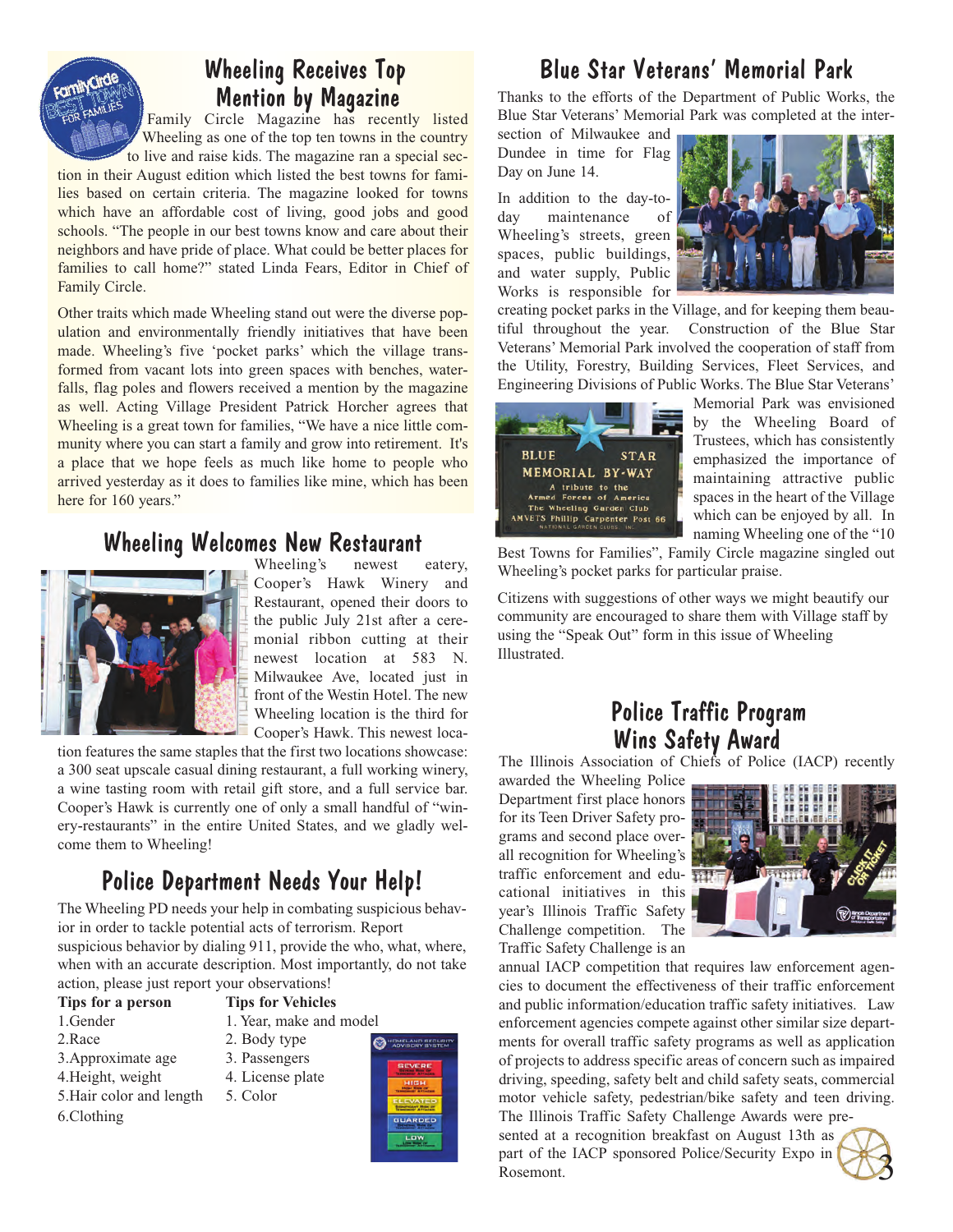# Is the Most Important Appliance in your Home Working Properly?

Which appliance in your home works 24 hours a day, 7 days a week, never takes a holiday, is often overlooked, usually

quiet, and you and your family may not live without it? The answer is your smoke detectors. National statistics have shown over and over again that a properly functioning smoke detector increases your chances of surviving a fire in your home by more than 50 percent. Approximately 10 years ago, it was not uncommon for the Fire Department to respond to a structure fire and find that the home did not have



a smoke detector. Fortunately, due to increased awareness, ready availability, and relatively low purchase prices, smoke detectors are a very common feature in most homes. Unfortunately, a new problem has arisen – lack of maintenance or improper installation.

Smoke detectors should be installed according to the manufacturer's instructions which are usually on the smoke detector packaging or on a separate instruction sheet inside the packaging.

Take the time to read it completely. As a minimum, smoke detectors should be installed on each level of your home, as

> well as outside each sleeping area and in particularly large rooms (ex. family and living rooms.) While smoke detectors can be mounted on the wall, they have been shown to be more effective when mounted on the ceiling. Do not place smoke detectors directly outside of bathrooms since they can falsely activate due to steam and humidity. Also do not place smoke detectors directly in the kitchen since cooking fumes can cause false activations resulting in people likely to remove the battery from the smoke detector and forgetting to put it back in afterwards.

Several times a year, each smoke detector should be vacuumed to remove cobwebs, spider nests, and dust from the smoke detector's sensors. Finally, change each smoke detector's batteries at least annually. Pick a date and think of that date as the smoke detector's birthday by giving it a present – a new battery. Easy dates to remember are when we change our clocks due to daylight savings, your birthday, your children's birthday, your anniversary, or an annual special holiday (ex. Thanksgiving.)

#### Citizen's Police Academy - Corrected Dates

The Wheeling Police Department's next Citizen's Police Academy is scheduled for **September 4, 2008 to November 13, 2008.** These FREE classes will meet Thursday evenings from 7:00p.m. to 9:30p.m. and will cover just about everything of interest concerning Law Enforcement in Wheeling. Residents wanting more information should contact the Crime Prevention unit at 847-459-2994.

#### Nosy Neighbors in Demand

How many of us get up in the morning, go to work for 8 hours, come home, eat dinner, watch a little TV and go to bed, only to do it all over again the next day, leaving crime fighting to "others"?

Officer Laverd of the Wheeling Police Department Crime Prevention Unit says that's not enough. "Crime prevention is a team effort; it's not something police can do alone. We absolutely need the help of residents in order to accomplish our mission. It's well known in law enforcement that police officers get paid to do full time what every person should be doing all the time: being on the lookout for anything or anyone suspicious and reporting it immediately."

Officer Laverd says having nosy neighbors is great. "Nosy neighbors are great because they know what's happening in the neighborhood. When a burglar checks out a prospective neighborhood for criminal opportunities, he's on the lookout for people that are active and aware on the block." Burglars call neighborhoods where people pay attention to what's going on, "hot." They avoid hot neighborhoods where their risk of being spotted and caught is higher. Officer Laverd explained further, "I tell people, leave a notepad and a pen by your favorite window to 'spy' out of. When you see unusual things going on, take notes.

You never know when police will need that information, and of course, if it's something that requires immediate attention, dial 9-1-1."

"We conduct monthly Beat Meetings in Wheeling where we talk about what's going on crime-wise in the community, and month after month I'm telling people about GPS devices that were stolen out of parked cars, some of them unlocked. We try to get the word out not to leave items of value in plain view, but more is needed."

Police suggest that people spread crime prevention tips to their friends and families. "If enough people tell enough people, maybe these criminal 'fishermen' will run out of fish to catch," said Officer Laverd.

One way to get the word out is through community groups. "Neighborhood Watch is a great way to get together to talk about crime prevention," said Officer Laverd.

"Together, we can help to take the demand away. If we could just stop 1% of crime from occurring, that would be a lot of crime prevented," said Officer Laverd.

To learn more about Wheeling Police Beat Meetings, Neighborhood Watch or how to protect yourself from becoming a victim, contact Officer Laverd at 847-459-2994.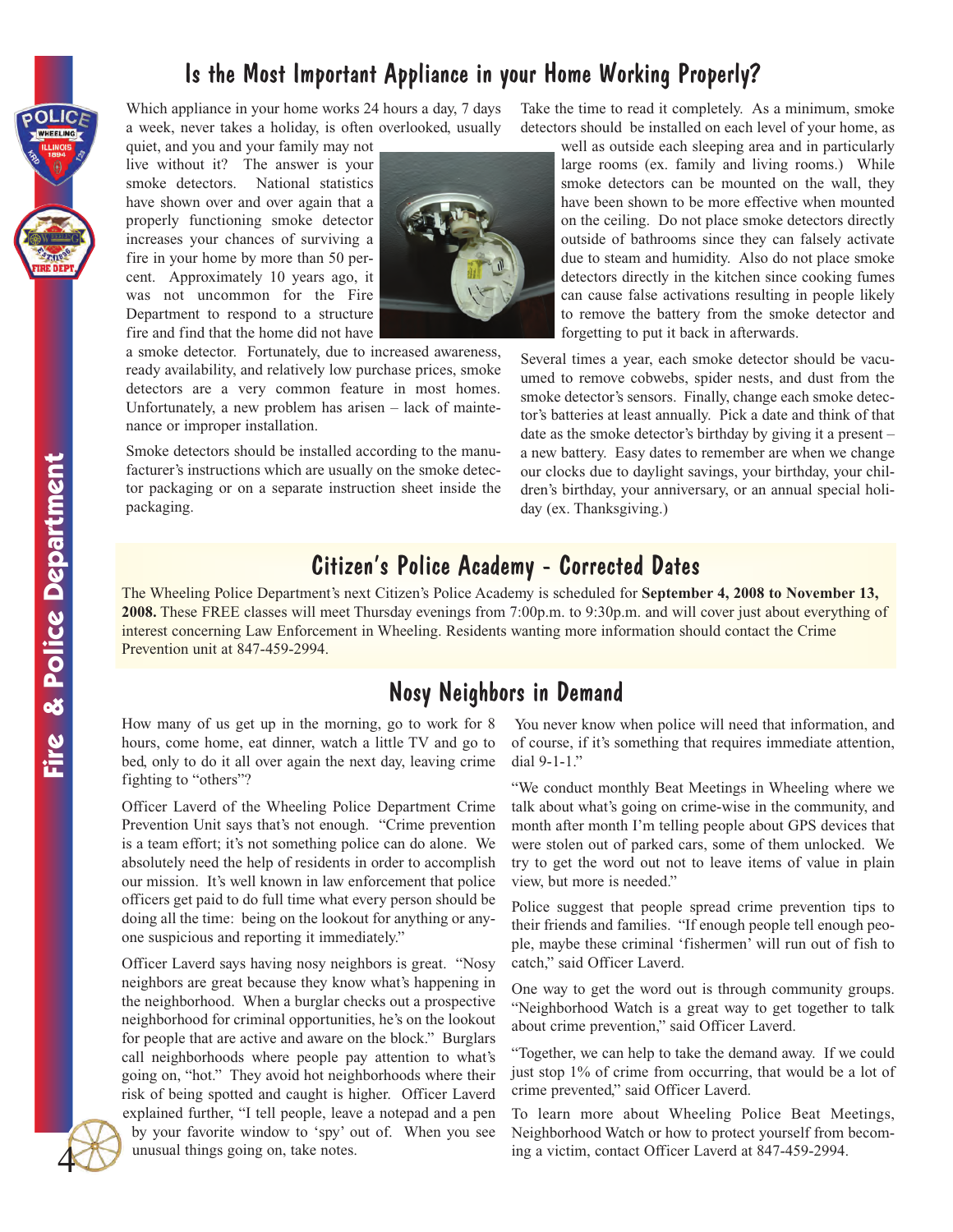**g**

**P**

#### Got Mail?

Did you know. . . the Village of Wheeling has Standards for residential mail boxes which have been approved by the U.S. Postal Service. All mailbox supports and any variation to the Standard must be approved by the



Village of Wheeling prior to installation.

If you would like a copy of the Standard for mailboxes and proper installation, it is available on the Village of Wheeling web site or call Community Development at 847-229-4750.

## One-Day Document Destruction Event

The Village of Wheeling is hosting a one-day document destruction event (DDE), sponsored by the Solid Waste Agency of Northern Cook County (SWANCC), on Saturday, September 27th. The event will take place at the Wheeling Metra Station East Commuter Lot located at Dundee Road and Northgate Parkway from 9:00a.m. to 11:00a.m. - rain or shine.



The collection is for SWANCCmember residents at no charge. Proof of residency will be required. Wheeling is a member of SWANCC.

Residents may bring residentially

generated paper, such as medical forms, bank statements, personal files, retired tax forms and receipts for shredding. Place paper documents into a bag or box for easy removal. It is not necessary to remove paper clips and staples. Binders will need to be removed. No materials from businesses, schools or other institutions will be accepted. Documents will be placed in a toter and loaded to a shredder on site. The documents will be cross-shredded, baled and recycled. Please contact 847- 229-4626 with any questions.

# Reminder to Landlords and Property Owners

With the imminent arrival of cooler weather, our Municipal Inspectors would like to remind all landlords and residential property owners that per Property Maintenance Ordinance 15.16.001 (d), heat must be supplied to your building from September 15th – May 15th and kept at a temperature no lower than 68 degrees. If you have any questions regarding this Ordinance please contact our Community Development Department at 847-229-4750.

#### Leaves, leaves, leaves….

With the arrival of the autumn season, the Department of Public Works reminds residents that Village Code 11.08.100 prohibits the deposit of leaves into streets and gutters. Leaves intentionally raked into streets and gutters have a clear



and immediate effect on the Village's storm sewer system. It can result in clogged storm sewer inlets and subsequent flooding.

The Village's contract with Waste Management provides an alternate, convenient method to dispose leaves and other forms of landscape waste. In addition to biodegradable paper landscape waste bags, residents may use 32-33 gallon containers (marked with a red "X" around the body of the container) that are emptied and returned to the resident. Containers, when filled, may not exceed 45 pounds in weight. There is no limit to the amount of landscape waste paper bags or containers. Landscape collections will continue until mid- December.

## SWANCC At Home Pick-Up Program

The Solid Waste Agency of Northern Cook County (SWANCC) sponsors an At Home Pick-Up Program to assist residents with reusing, recycling and disposing of waste in an environmentally friendly manner. The program is available to all SWANCC-member residents. Wheeling is a member of SWANCC.

SWANCC will collect up to six (6) items for \$25.00 on a resident's front porch or steps. Items that are accepted include personal computer systems (desktop or notebook), monitors, CPUs, printers, scanners, fax machines, typewriters, answering machines and telephones, shredders, postage machines, TVs (max 27"- no wood consoles), VHS/DVD players, radios/boom boxes, stereo equipment, microwaves, cell phones and calculators. Cell phones and calculators are



the only items not counted as an item. Items not accepted include TVs over 27" or wood consoles, air conditioners, copy machines, humidifiers/dehumidifiers, small/large home appliances, power tools, software, disks, CDs or DVDs.

To participate in this pick-up program and schedule a collection, please contact SWANCC directly at 847-724-9205 or by email at athome@swancc.org. For more information on the At Home Pick-Up Program, visit www.swancc.org/recy-<br>cling/computerelectronicsathome.html, or contact 847-724-9205.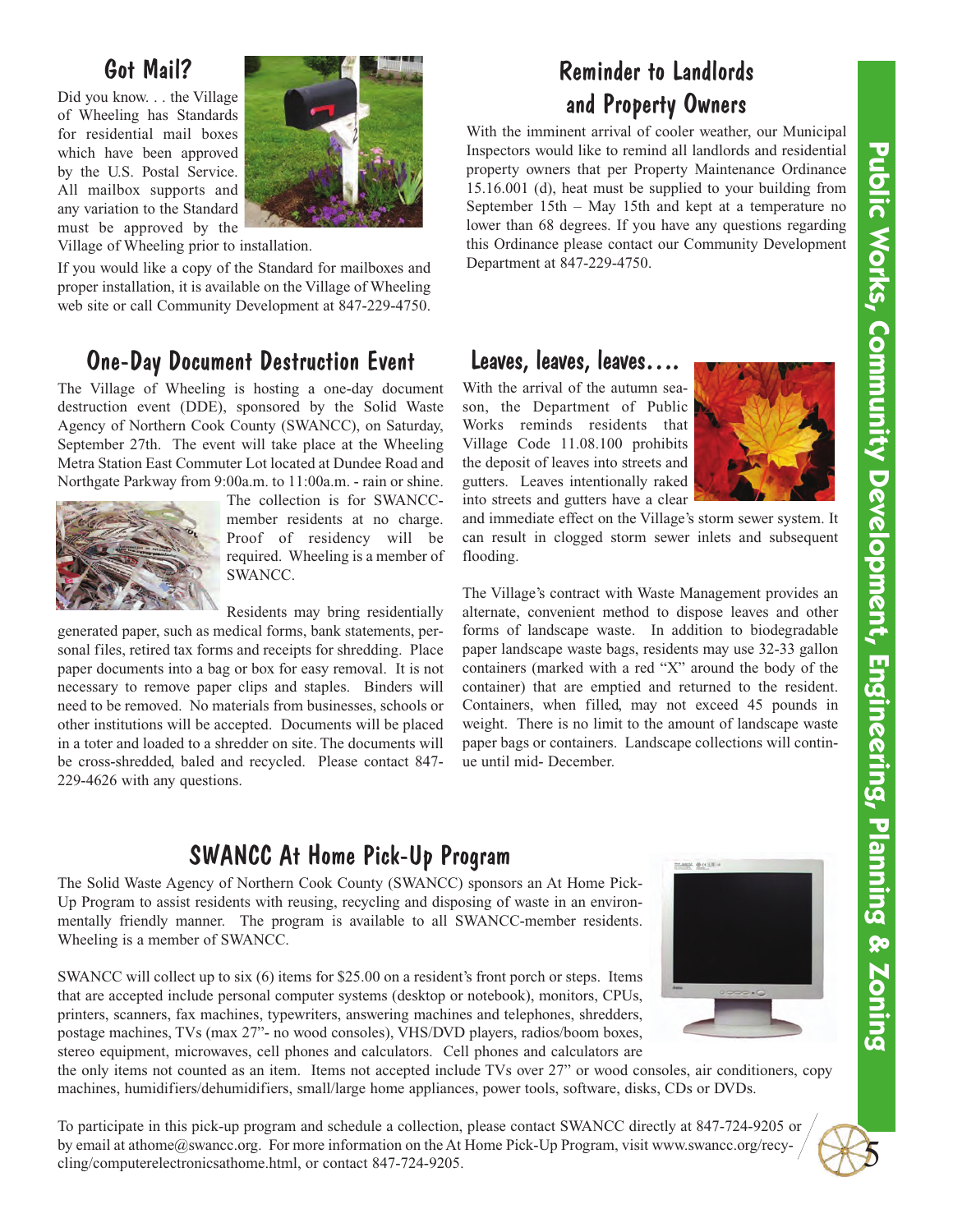

#### 199 N. First St. \* 847-459-2670

Pavilion Senior Center is Wheeling's activity center for active adults age 55+. Access a complete listing of all our programs/activities on the village's website in Our Community/Senior Services.

# Jaycees' Oktoberfest

We'll be partying at the Pavilion on Saturday, October 11th at 12:00 noon. The Jaycees have donated a Wii video game system to the Pavilion Senior Center and we'll be trying it out at the party so be sure you come by and bring the grandkids/great-grandkids! We'll have delicious food and entertainment as well. This is one party you don't want to miss! This event is for members only. Not a member? Come in and sign up today!

# Telephone Reassurance

The Pavilion offers a telephone reassurance program for those 55+. Pavilion staff and volunteers call in the morning to check on you. If they do not reach you, they follow up to make sure everything is all right. If you know of someone who might be in need of this beneficial service please let them know. This service is free. For more information please contact Jan Christiansen at 847-459-2670.



# Wheeling Park District Programs for all Seniors

Register at the Pavilion or the Park District

# **Horseshoe Casino Trip**

**heeling** Park District le're People Driven

Thursday, October 2 8:30a.m.-4:30p.m. Fee is \$35



Includes transportation, buffet lunch, casino entry, and a five dollar coin rebate.



Are you interested in finding out more about what is offered at the Pavilion Senior Center? Call us and we'll send you a complementary newsletter! (847) 459-2670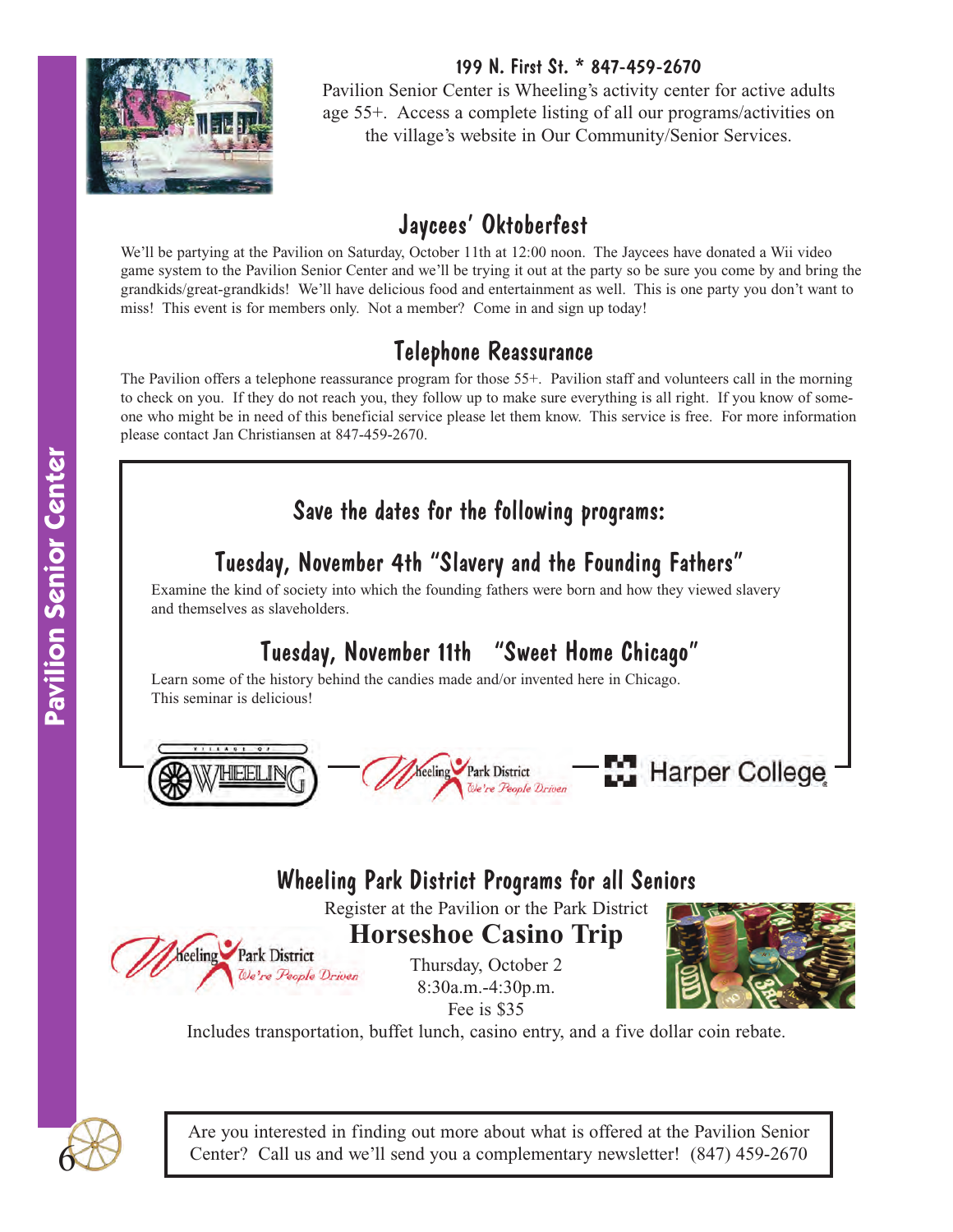# Operation Safe Bus Ride

A bright new look on the streets around school will welcome students and warn drivers when classes resume the week of August 25th. High tech LED lighted signs at school speed zones and student crossings will be operational at that time to increase visibility and awareness along the high traffic areas adjacent to the schools. The new signage is capable of being switched on at times when students are present and off during times when students are not present. Also, at the intersections of Milwaukee Avenue and Dundee Road and Elmhurst Road and Hintz Road there will be new LED lighted pedestrian countdown timers. The cooperative effort is the result of extensive meetings this school year between the Police Department and School Administration to address recurring safety concerns that included pedestrian crossing safety, school speed zone violations and pedestrian jaywalking violations. Wheeling Police will also conduct increased enforcement as part of this back-to-school project.

The increased enforcement will be a comprehensive project dubbed "Operation Safe Bus Ride" targeting drivers speeding in school zones, disregarding school crossing guards, and illegally passing stopped school buses as well as students who illegally and dangerously cross streets at non-crossing locations. The enforcement portion of the project is funded through a grant from the Illinois Department of Transportation, Division of Traffic Safety.

## The 4th Annual Illinois Fire Safety Alliance Burn Camp Fundraiser will be held in the parking lot of

Market Square September 6, 2008 from 11a.m. to 5p.m. All monies raised will provide for a child who is a burn survivor to attend Camp I Am Me to spend time with other children having common experiences. Please come and have fun while helping these children.



Wheeling elected officials and administrators. Your advice, suggestions, questions and opinions are appreciated and will receive a response if desired. Please complete this form, detach and return to:

> Village Manager Village of Wheeling 255 W. Dundee Road Wheeling, IL 60090

Name: Address: Phone:  $E-Mail:$ 

# Regularly Scheduled Meetings

#### ATTEND PUBLIC **MEETINGS**

Residents are invited to attend public meetings of Village Boards and Commissions. Most meet in the Village Hall Councilroom unless otherwise noted here.

#### Village Board - 1st & 3rd Mondays of the month, 7:30 p.m.

Village Board Workshop-2nd & 4th Monday of the month

Plan Commission - 2nd & 4th Thursdays of the month, 7 p.m.

#### Board of Health - 4th Tuesday, every other

month, 7 p.m.

#### Human Rights Commission -

\_\_\_\_\_\_\_\_\_\_\_\_\_\_\_\_\_\_\_\_\_\_\_\_\_\_\_\_\_\_\_\_\_\_\_\_\_\_\_\_\_\_\_\_\_\_\_\_

\_\_\_\_\_\_\_\_\_\_\_\_\_\_\_\_\_\_\_\_\_\_\_\_\_\_\_\_\_\_\_\_\_\_\_\_\_\_\_\_\_\_\_\_\_\_\_\_\_\_\_\_\_\_\_\_\_ \_\_\_\_\_\_\_\_\_\_\_\_\_\_\_\_\_\_\_\_\_\_\_\_\_\_\_\_\_\_\_\_\_\_\_\_\_\_\_\_\_\_\_\_\_\_\_\_\_\_\_\_\_\_\_\_\_ \_\_\_\_\_\_\_\_\_\_\_\_\_\_\_\_\_\_\_\_\_\_\_\_\_\_\_\_\_\_\_\_\_\_\_\_\_\_\_\_\_\_\_\_\_\_\_\_\_\_\_\_\_\_\_\_\_ \_\_\_\_\_\_\_\_\_\_\_\_\_\_\_\_\_\_\_\_\_\_\_\_\_\_\_\_\_\_\_\_\_\_\_\_\_\_\_\_\_\_\_\_\_\_\_\_\_\_\_\_\_\_\_\_\_ \_\_\_\_\_\_\_\_\_\_\_\_\_\_\_\_\_\_\_\_\_\_\_\_\_\_\_\_\_\_\_\_\_\_\_\_\_\_\_\_\_\_\_\_\_\_\_\_\_\_\_\_\_\_\_\_\_ \_\_\_\_\_\_\_\_\_\_\_\_\_\_\_\_\_\_\_\_\_\_\_\_\_\_\_\_\_\_\_\_\_\_\_\_\_\_\_\_\_\_\_\_\_\_\_\_\_\_\_\_\_\_\_\_\_

> 1st Tuesday of every fourth month, 7:15 p.m., south half of Village Hall lunchroom. Jan. 2, May 1, Sept. 4

Senior Citizens Commission - 3rd Monday of the month, 10 a.m., south half of Village Hall lunchroom

#### Fire and Police Commission -

3rd Wednesday of the Month, 2 p.m., Fire Department Training Room

Chicago Executive Airport-3rd Wednesday each month, 6:30 p.m., Airport Offices, 1020 S. Plant Road.

#### Chicago Executive Airport PACE **Committee**

Last Thursday of each month 7pm, Airport Offices 1020 S. Plant Rd

#### Beat Meetings -

East Meeting will be the 2nd Wednesday of each month. West Meeting will be the 4th Wednesday of each month.